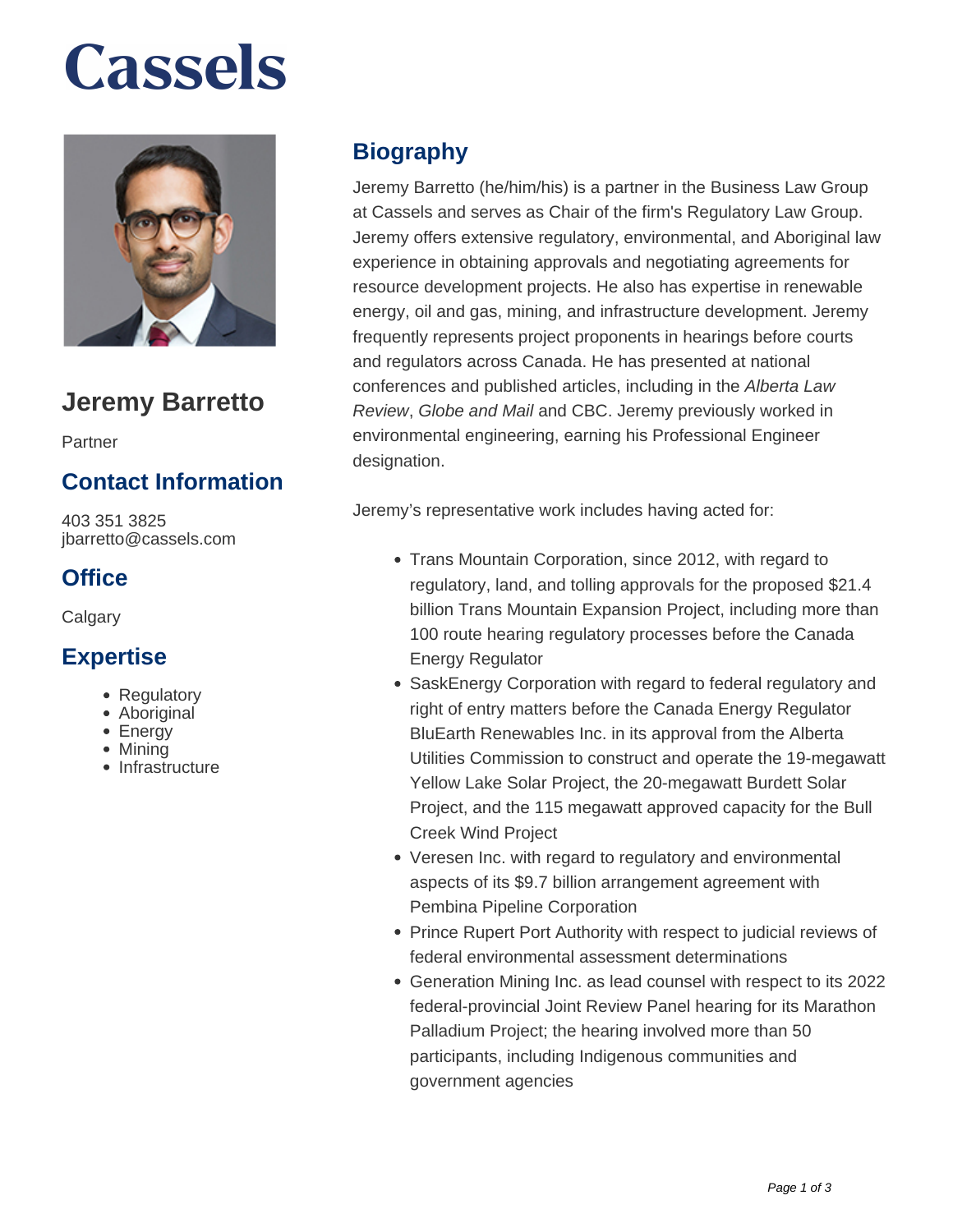# **Cassels**

#### **Achievements**

• Best Lawyers: Ones to Watch (Aboriginal Law)

#### **Recent Representative Work**

- Cassels Successfully Obtains Regulatory Approval from the Alberta Utilities Commission for the 180 MW Jenner 2 and Jenner 3 Wind Power Projects
- GreenFirst Enters into US\$100 Million Financing Agreement with Blue Torch Finance
- Cassels Successfully Obtains Regulatory Approval from the Alberta Utilities Commission for the Jenner Wind Power Project Amendment
- Cassels Successfully Represents Trans Mountain Corporation to Obtain Approval for 26 km of Pipeline Before the Canada Energy Regulator
- Cassels Successfully Represents Trans Mountain Corporation in TMEP Detailed Route Hearing

### **Insights**

- The Slow Road or Fast Track? Environmental Assessment Approval for Highway 413
- Alberta Court of Appeal: Climate Change Not a Basis "to Tear Apart the Constitutional Division of Powers"
- Aboriginal Law Case Law Update 2022 (Cassels Webinar)

### **Pro Bono & Community Involvement**

- Beltline Urban Murals Project, Pro-bono Counsel
- **Business Renewables Centre Canada, Advisory Board** Member
- Canadian Climate Law Initiative, Expert
- City of Calgary Economic Resilience Task Force, Member
- Contemporary Calgary, Board Member

#### **Education / Bar Admissions**

- J.D., Osgoode Hall Law School, 2010
- M.Eng. (Environmental Engineering), University of Calgary, 2008
- B.Sc. (Civil Engineering), University of Calgary, 2004